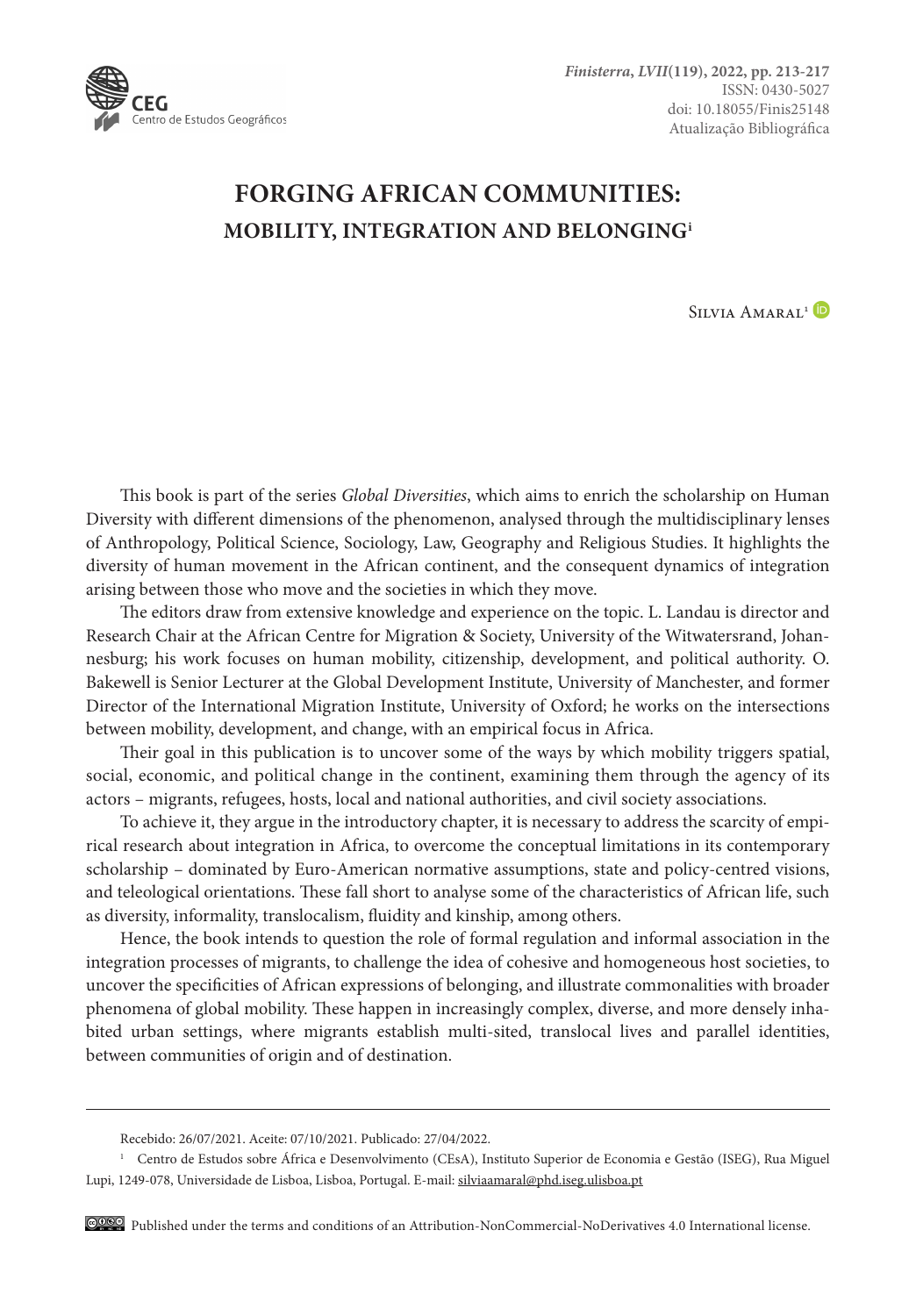Through a selection of multi-scale and multi-method empirical studies, the editors aim to start a reflexion centred in the agency of the actors, conceptualizing space as a social construct, and breaking away from policy-oriented and normative assumptions.

The publication results from a collaboration between European and African-based universities, in a deliberated effort to propose rich and theoretically provocative case studies by scholars working on/in Africa, to mitigate conceptual and methodological imbalances in the scholarship on African migration and displacement.

The 11 case studies presented are divided in three thematic sections: the first explores gaps between formal citizenship rights and informal forms of community belonging; the second section illustrates how faith associations and economic entrepreneurialism shape interactions between hosts and guests; finally, the third section emphasizes the social products – socialities – of pragmatic choices for material benefit and utilitarian ethics among communities.

The Part I of the book, "Agents of Integration – Decentring Policy and the State", is composed of four case studies.

In the first, L. Hovil shows how a proposal from the government of Tanzania, to naturalize Burundian refugees, came to destabilize informal dynamics of integration negotiated at community level, after decades of settlement and acceptance. The visibility granted by the prospect of citizenship undermined coping mechanisms for integration in the host society. Through qualitative interviews, observation and official reports, the author illustrates positive outcomes of informal strategies of belonging sabotaged by negative effects of state-centred policies, ignorant of local realities.

In the second chapter, D. Tati conceptualizes integration as a non-linear process of space appropriation, presenting the case of West African fisher migrants in the Congolese city of Pointe Noir. Their incorporation in the informal labour and housing markets provides arenas for social inclusion and communal cohesion. Drawing on the integration context theory (Schneider & Crul, 2010) through a longitudinal ethno-survey, complemented by historical information, the author demonstrates the significance of land for housing, livelihoods, and social representation.

The third case, by J. Berriane, deploys the concept of The Stranger to study the temporary permanence of sub-Saharan migrants in Morocco, focusing on the relation between temporality and the social impacts of migrants on the urban landscape of the host society. Through qualitative interviews, the author uncovers the transient social ties and the circumstantial solidarities established between mobile and settled migrants and locals, in their interactions in the spaces of the street and the neighbourhood.

The last chapter of this Part I revisits the phenomenon of refugee integration in a foreign country, but from the perspective of repatriation. Through longitudinal qualitative field work, O. Bakewell accompanies Angolan refugees settled in the borderlands of Zambia, outside of officially administered camps. He describes how they integrated economically and socially in the host villages with the support of customary authorities and tacit community acceptance. This process allowed for their refusal and evasion, decades later, to the repatriation by the Angolan and Zambian governments.

The Part II – "Negotiating Scales and Spaces of Belonging" – is another set of four case studies.

P. Bukasa investigates the strategies applied by migrant-led Pentecostal churches in South African townships to their ritual practices and cosmological languages, to reduce the social cost of diversity in the religious communities. Through analogic and digital ethnography, the author deploys the concept of tactical creolization, by which multicultural congregations in heterogeneous host societies facilitate integration.

In the second chapter, P. Mangezvo analyses the flea market, the church, and the residential district as spaces for integration of Nigerian traders in Zimbabwe's capital Harare. Through an ethnographic study influenced by the situational analysis framework (Gluckman, 1940) and the interpretative methodology (Geertz, 1974), the author applies the notion of tactical cosmopolitanism (Freemantle & Landau, 2010) and space as a social construct (Lefebvre, 1991) to show the importance of spatially shaped social networks for livelihoods and belonging.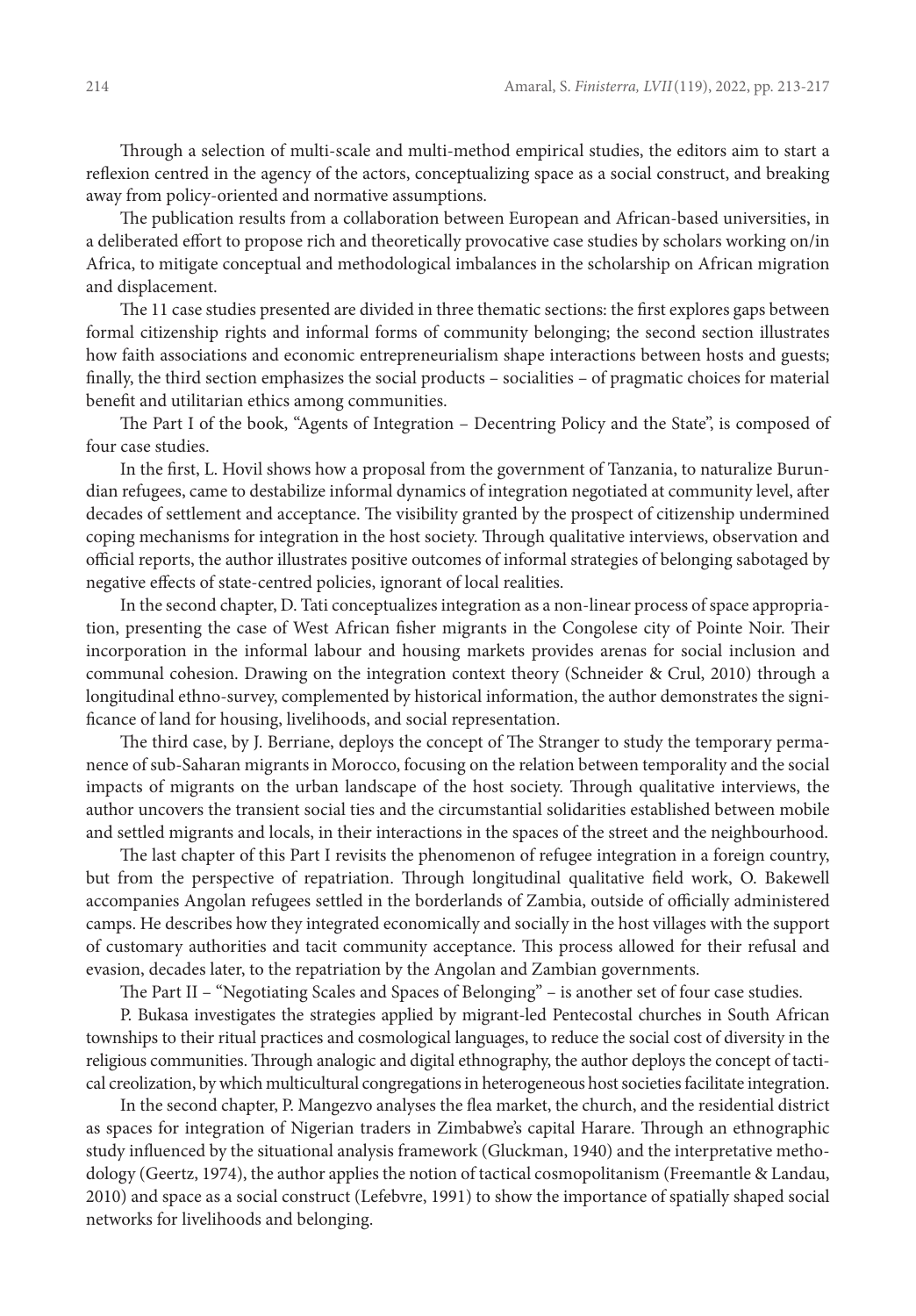The third case, by G. Ngoie, compares the Nigerian and Chinese communities in Lubumbashi, in the Democratic Republic of the Congo. These establish interactions with the local society in different contact zones, defined by space, specific economic activities, and visual communication. Through diversified qualitative methods, the author suggests the phenomenon of social mixity – simultaneous physical proximity with social distance – to negotiate integration from the bottom up.

In the final chapter of this section, N. Binaisa conceptualizes belonging as an emotional experience rooted in shared collective activities, social locations, and political and ethical values, by presenting the perspective of Ugandan return migrants from London to Kampala. Through life histories, personal narratives and virtual ethnography, the author unpacks the notions of transnational and translocal geographies to capture the diverse effects of the colony, the diaspora, and the return in the experience of belonging for these migrants.

The last thematic section of the book, Part III – "Emergent Socialities and Subjectivities*"* – comprises the final three case studies.

S. Gordon presents the only quantitative study in the publication, hypothesizing that the integration of migrants depends, to a large extent, on the conceptions and feelings of the host society towards them. Through a multivariate regression analysis based on South African national survey data, the author identifies some of the drivers for social connectivity and tests the links between perceptions, stereotypes and heterogeneous contact, finding a statistic correlation between linking social capital and bridging social capital.

The second chapter, by R. Cazarin, revisits the phenomena of migrant-led churches, but from the perspective of the diaspora. Through participant observation, interviews and life narratives conducted with Congolese and Nigerian priests in Bilbao and Johannesburg, the author explains how foreign faith associations may remain disconnected from their local realities, but draw from shared challenges to build a sense of belonging among members, based on a diasporic consciousness and spiritual kinship.

The last case study, co-authored by L. Landau and I. Freemantle, documents modalities of coexistence in two periurban settlements in Nairobi and Johannesburg, where the ethnical heterogeneity among residents challenges the notion of a coherent host society. Through qualitative examination of surveys and interviews, the authors uncover utilitarian frameworks of tolerance and cosmopolitan ethics arising in urban places of extraction, not belonging, where everyone is a translocal migrant of some kind.

In the last chapter of the book, R. Cohen summarizes patterns of inclusion and exclusion in Africa through seven sites: agricultural societies, kingdoms, new societies formed by refugees, strangers' quarters in precolonial cities, colonial mines and cities, newly independent states, and contemporary cities. Based on the theory of anthropophagic and anthropoemic societies (Lévi-Strauss, 1995), the author suggests that policies at state level for integration of foreigners in African societies tend to be ideologically anthropoemic, while in contrast the informal mechanisms of incorporation in the neighbourhood, the church and the market are mostly anthropophagic.

The detailed and diverse examples in this compilation paint a rich image of the varied spatial, social, economic, ethical, and religious mechanisms developed by mobile people in Africa and the African diaspora, for co-existence, acceptance, integration and belonging in the communities where they pass and settle.

In its approach, structure and methodology, the book achieves the goals initially stated by the editors: to study the phenomena from the perspective of their agents, to enlarge the empirical knowledge in the African continent, and to do so from an Africa-oriented research framework. The 3-part division helps to situate each of the case studies in the broader theoretical departing points, highlighting conceptual commonalities between diverse migration realities and geographical contexts.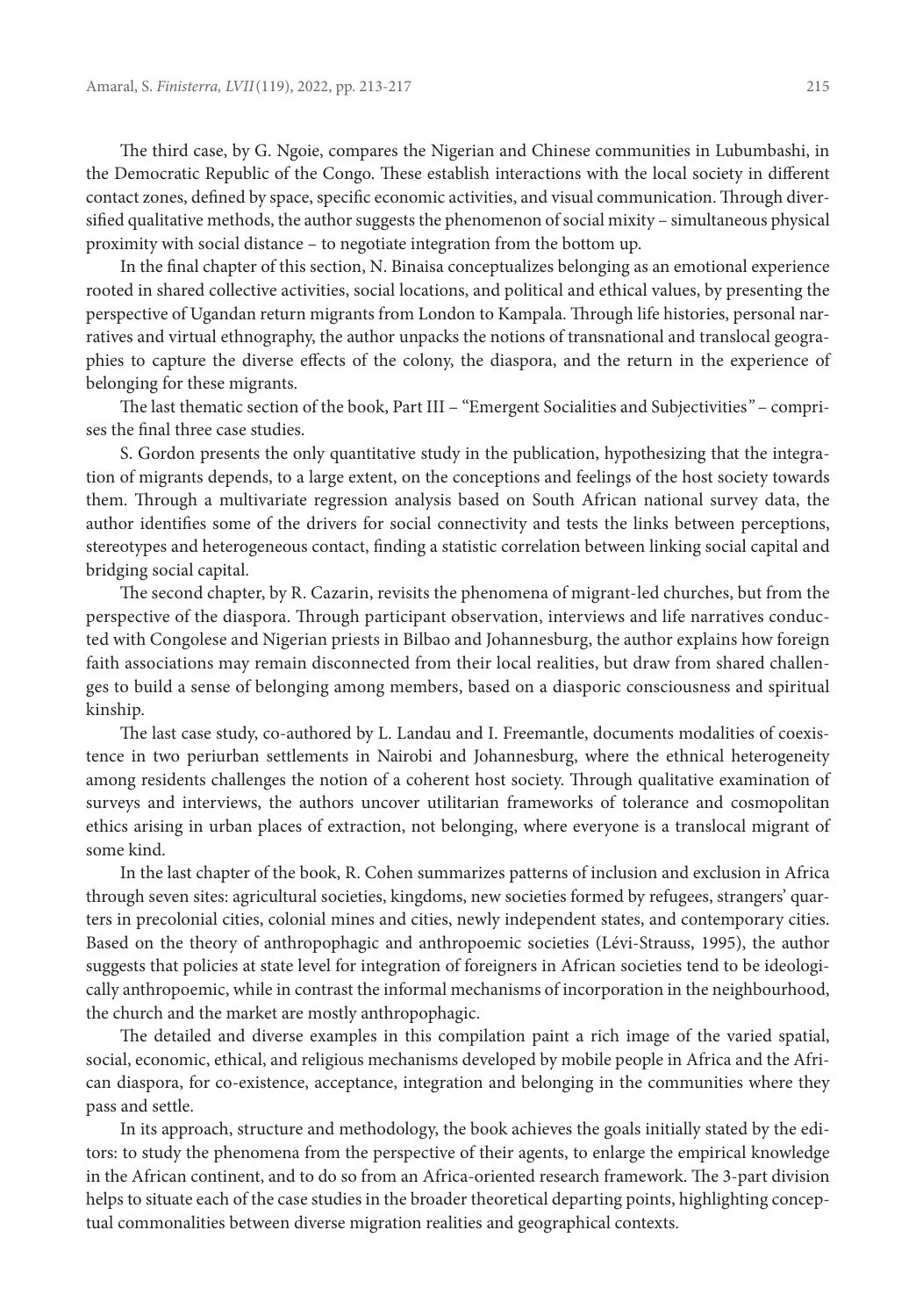The selected cases indeed challenge normative assumptions about the role of formal state policies in processes of integration. Likewise, they do question the presumed homogeneity of host communities. They place these phenomena simultaneously in a specific Africanity and a common globality, both empirically illustrated and theoretically demonstrated. The authors deploy orthodox theories intertwined with contemporary ideas to describe the observed realities, embedding the discussions in reflexions from established philosophers, historians, urbanists and social scientists in the field of African studies, such as A. Mbembe and S. Nuttall (the African metropolis, ch. 1 and 12), AM. Simone (urban socialities in Africa, idem), J. Nyerere (pan-African socialism, ch. 2 and 13), A. Mafeje (tribalism and Africanity, ch. 9), E. Akyeampong (African diasporas, ch. 11), G. Myers (complexity in African cities, idem), among others.

However, among the relevant topics in the scholarship on African mobility selected for this book, three flagrant themes are missing: the experience of female migrants, the phenomenon of child migration, and the journeys of transnational African students.

Other than sporadic references to female interviewees, the distinct challenges women face in their transnational movements (Fleury, 2016; WHO, 2018), and the strategies they may deploy for acceptance and integration were not object of a specific inquiry. It is also mentionable, although not causally related, that only three chapters are authored by female researchers, which draws attention to the gender unbalance still present in published academia on migration, and may lead one to wonder what kind of different perspectives, methods and insights may be brought forward by more women scholars.

Likewise, accounts of minors who move forced or willingly, without their families, and the circumstances they face (Hashim & Dorte Thorsen, 2011), are absent from this compilation.

Finally, the phenomena of African student and high skilled mobility (Berriane, 2015; Kishun, 2011; Kritz, 2015; Mlambo *et al*., 2020), can equally contribute to the analysis of other arenas of negotiation of belonging in the continent.

One can suggest that including these voices would add strength, depth, and legitimacy to the overall intention of the book to illustrate varied human phenomena of integration and diversity.

It is also noticed that only one of the 11 case studies results from a quantitative methodology. One may deduct that this unbalance between research approaches may be due to the difficulty of assembling solid enough data on human mobility in Africa to conduct quantitative investigation. However, the chapter shows that statistical analysis, when possible to employ, can be insightful also for fluid, heterogeneous and informal phenomena such as processes of belonging and integration. Simultaneously, that case study is also the only focusing specifically on the agency of the host society in these processes. The remaining chapters give prominence to the perspective of the migrants, referring the resident communities almost as a "background" for the events, with varied gradations of detail – ranging from the chapters where these are superficially considered in the research (ch. 3, 5, 7, 8, 9 and 11) to the chapters where the civilian and institutional components of host communities are also subjects of study, but always as a complement to the centrality of the mobile persons (ch. 2, 4, 6 and 12). It would be enriching to analyse and uncover more expressions from this side of the phenomena of integration and belonging.

In conclusion, this is a valid contribution to empirical research and theoretical scholarship on human mobility in the African continent and diaspora, an unmissable reference for reflections about social identity, community interaction, evolution of kinship, translocalism and the spatiality of human relations in Africa.

## ORCID ID

Sílvia Amaral D <https://orcid.org/0000-0002-8024-1319>